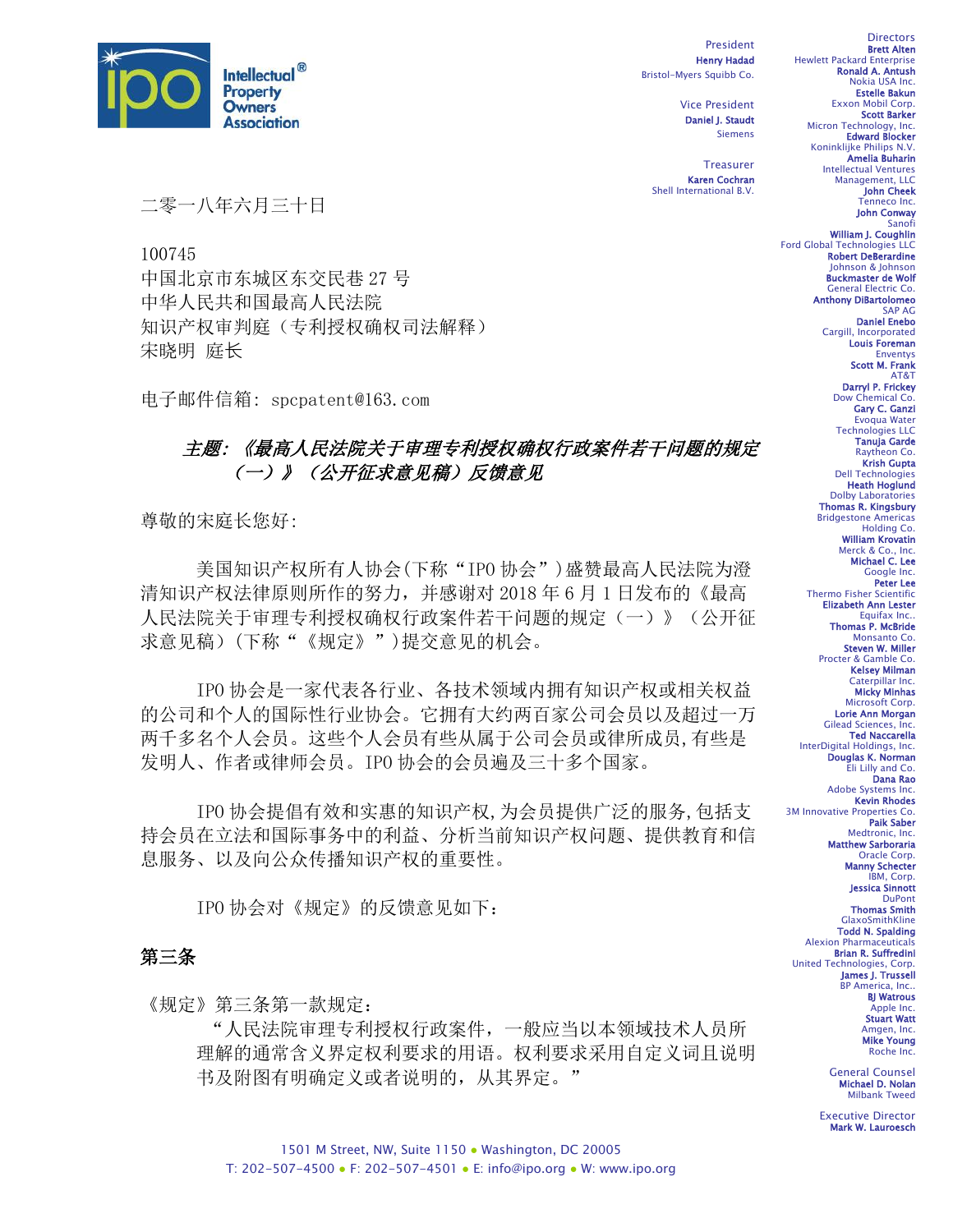IPO 协会谨建议,在专利授权行政案件中,专利审查档案也可以用来 帮助解释权利要求中的术语含义。专利审查档案常常包括专利申请人关于如 何解释权利要求的表述。为了法院审理的连贯性和一致性,第三条第一款应 与第二款一致,表明法院可以参考专利审查档案用于解释权利要求.

## 第四条

《规定》第四条允许法院在确定权利要求用语的含义时参考专利权人 在专利侵权诉讼程序中对权利要求内容的陈述. IPO 协会谨建议,确定权利 要求用语的含义时,的确应考虑专利权人所作出相关的陈述,但应该包括(但 不限于)专利侵权以及无效诉讼。也就是说,没有理由仅限于参考相应的专 利侵权诉讼程序中的陈述。此外,也应考虑其他诉讼方在侵权和其他诉讼程 序中作出的陈述。除专利权人以外的其他诉讼方提供的陈述也可能对确定权 利要求用语的含义有帮助。

## 第六条

《规定》第六条提出,有证据证明专利申请人、专利权人违反诚实信 用原则,恶意伪造、变造说明书及附图中的具体实施方式、数据、图表等有 关技术内容,当事人据此主张说明书不符合专利法第二十六条第三款的规 定,相关权利要求应当宣告无效的,人民法院应予支持。

IPO 协会谨建议,在这种情况下,与其直接宣告相关权利要求无效, 不如将相关专利权利要求视为不可对第三方执行。 通过这种方式,原始的 但不可执行的专利权利要求以及相应的公开(包括改动过的申请说明书公布) 仍然能作为现有技术的一部分,而该现有技术在以后有需要的时候可以基于 例如未能提供充分公开而被挑战无效。

#### 第七条

《规定》第七条规定:

"说明书、附图未充分公开特定的技术内容,导致本领域技术人员不 能实施权利要求限定的技术方案,或者经过有限的试验仍不能确认权 利要求限定的技术方案能够解决专利所要解决的技术问题的,…。"

IPO 协会谨建议将"经过有限的试验"改为"经过非过度的劳动", 以提供更大的清晰度,避免对具有专利性的主题的不必要拒绝或宣告无效。

## 第九条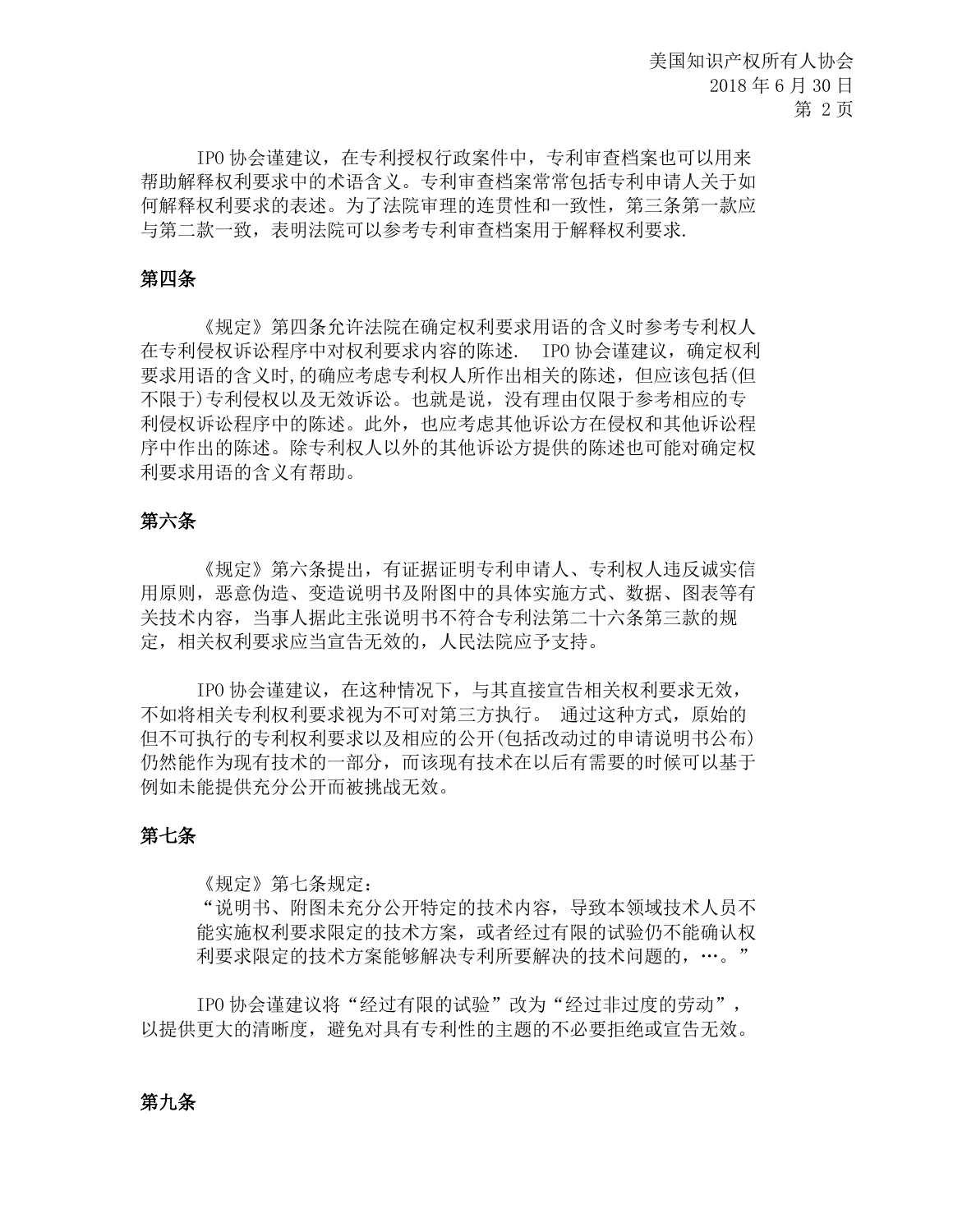《规定》第九条规定:

"本领域技术人员阅读说明书及附图后,不能直接得到或者合理概括 得出权利要求限定的技术方案的,人民法院应当认定该权利要求不符 合专利法第二十六条第四款关于权利要求书以说明书为依据的规定。

 本领域技术人员阅读说明书及附图后,无法合理预见权利要求所 涵盖的所有实施方式均能够解决说明书记载的所要解决的技术问题 的,人民法院应当认定属于前款所称的不能合理概括得出。"

IPO 协会谨建议将第二款与第一款合并以使本条款更紧凑,即在第一 款的"本领域技术人员阅读说明书及附图后, 不能直接得到或者合理概括得 出权利要求限定的技术方案的"之后加上",以及无法合理预见权利要求所 涵盖的实施方式能够解决说明书记载的所要解决的技术问题的",并且删除 第二款。

## 第十条

《规定》第十条规定:

"说明书记载的部分具体实施方式不能解决专利所要解决的技术问题, 但本领域技术人员阅读说明书及附图后,在申请日无需经过过度劳动 即可合理预见权利要求涵盖的其他所有具体实施方式均能够解决专利 所要解决的技术问题,并达到相同的技术效果,当事人据此主张该权 利要求符合专利法第二十六条第四款关于权利要求书以说明书为依据 的规定的,人民法院一般应予支持。"

IPO 协会谨建议将"其他所有具体实施方式均能够解决"改为"其他 具体实施方式能够解决"。

#### 第十三条

《规定》第十三条对接受审查申请日后提交的补充实验数据用于以下 两种目的规定了不同的标准,即第一款中的用于进一步证明说明书记载的技 术效果已经被充分公开和第二款中用于证明与对比文件不同的技术效果。为 确保一致性,IPO 协会谨建议将第十三条的第一二款合并如下段所述。另 外,应该澄清"化学发明专利"也包括生物发明专利。此外,如下建议更改 所示,补充实验数据也应可用于证明技术方案。

 "化学及生物发明专利申请人、专利权人在申请日以后提交实验数据, 用于进一步证明说明书记载的**技术方案或**技术效果已经被充分公开, 或用 于证明专利申请或专利具有与对比文件不同的**技术方案或**技术效果,且该**技** 术方案或技术效果是本领域技术人员在申请日根据说明书、附图以及公知常 识能够确认的,人民法院一般应予审查。"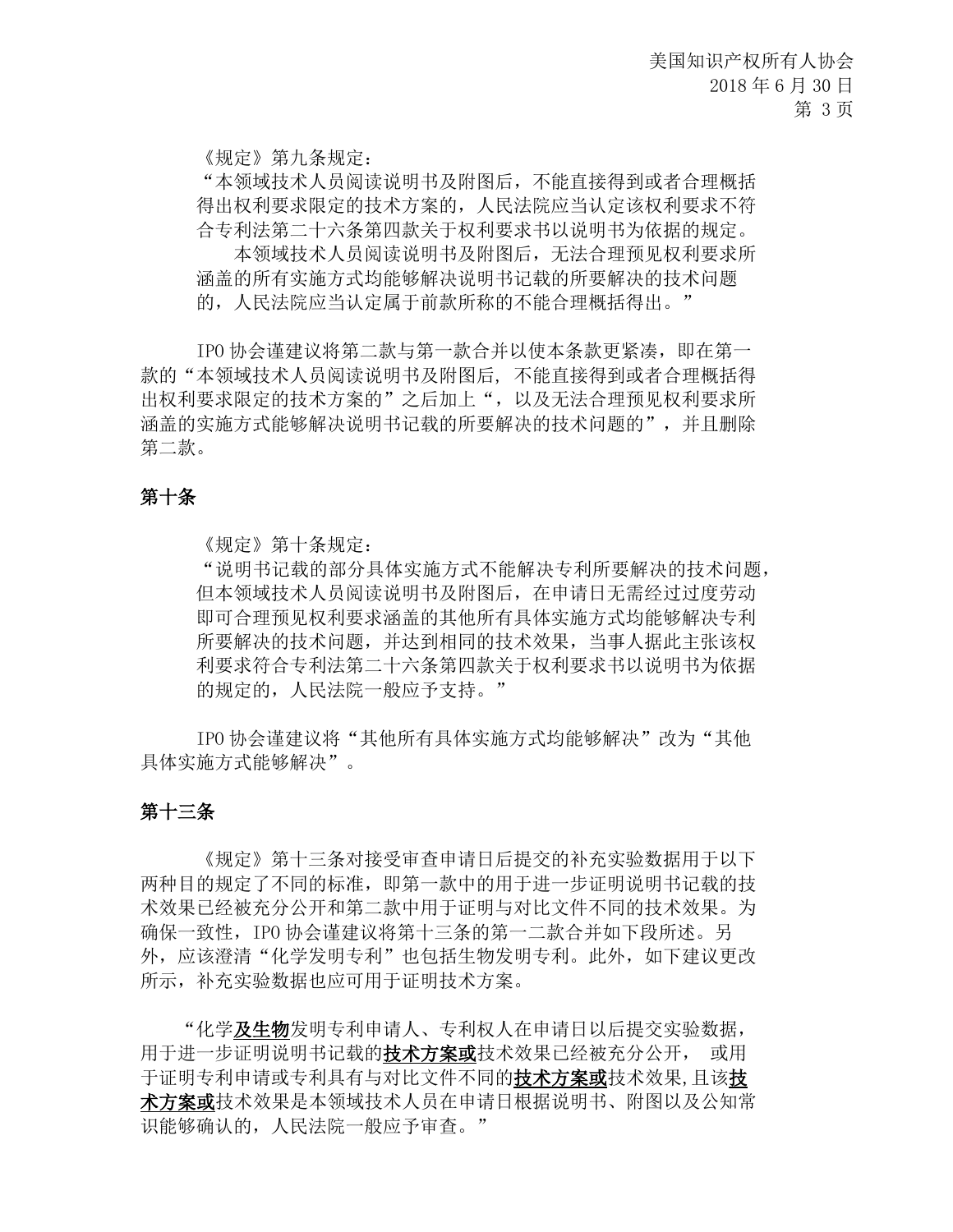## 第十九条

《规定》第十九条规定:

"说明书、附图未明确记载区分技术特征所产生的技术效果的,可以 结合本领域的公知常识、区别技术特征与其他技术特征的关系、区别 技术特征在专利技术方案中的作用等认定。"

IPO 协会谨建议,专利审查档案也可与说明书和附图一样作为参考。 专利申请人在专利审查文件档案中的陈述也可能为专利审查员理解和确定本 专利技术效果并区分现有技术提供指导。

## 第二十条

《规定》第二十条第一款规定:

"对于权利要求实际解决的技术问题,现有技术整体上给出技术启示 的,人民法院应当认定该权利要求不符合专利法第二十二条第三款的 规定。"

第二十条进一步部分规定:

"有以下情形之一的,人民法院可以认定存在前款所称的技术启示: ……

(二)区别技术特征属于本领域的公知常识的,但有相反证据证明本 领域技术人员不容易想到将该公知常识应用于最接近的现有技术的除 外;

 $\cdots$  "

为了避免以"本领域的公知常识"为由不合理地拒绝专利权利要求, 也为了向公众提供更大的透明度,IPO 协会谨建议,第二十条应进一步要求 提供证据以表明区别技术特征已经是本领域公知常识。这一要求也与第三十 七条要求的提交证据证明属公知常识相符。另外,IPO 协会谨建议在第一款 中的"现有技术整体上给出技术启示"之后加上"并可合理预见成功"。

#### 第二十九条

《规定》第二十九条第二款规定:

"无效宣告请求人提交的证据能够证明存在专利法第二十三条第三款 规定的权利冲突的情形,专利权人以其并非在先合法权利人或者利害 关系人为由,主张其无权提出无效宣告请求的,人民法院不予支 持。"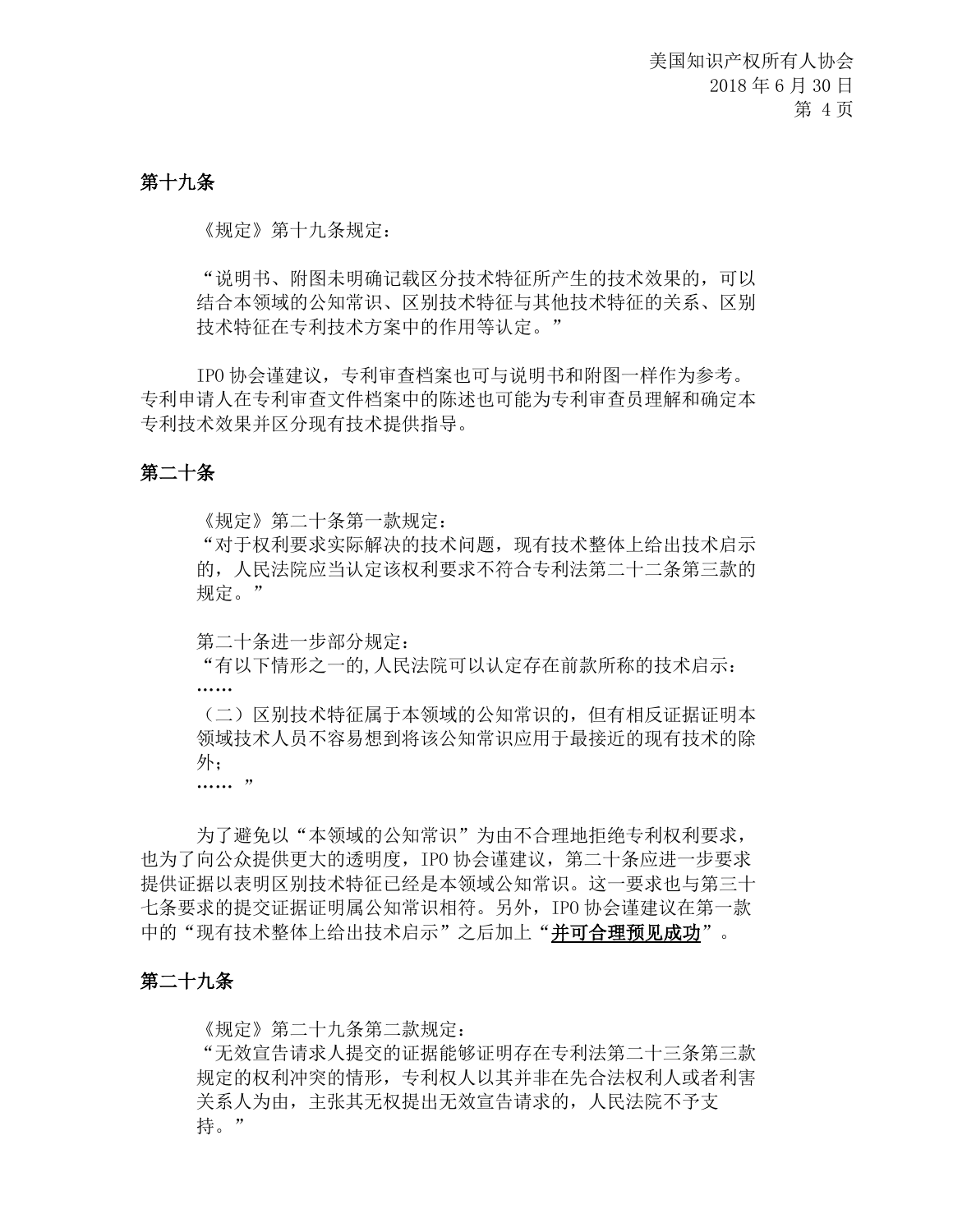第二十九条第二款之方案二则为:

"无效宣告请求人提交的证据不能证明其系专利法第二十三条第三款 规定的在先合法权利人或者利害关系人,专利权人据此主张其无权提 出无效宣告请求的,人民法院应予支持。"

IPO 协会谨此推荐第二款的原始方案而非方案二。第三方根据在先合 法权利而对设计专利提出的无效宣告请求不应当只限制于基于属于自己的合 法权利。

## 第三十五条

《规定》第三十五条规定:

"专利复审委员会的决定认定事实或者适用法律存在错误,但对专 利权效力的认定结论正确的,人民法院可以根据行政诉讼法第六十九 条的规定判决驳回原告的诉讼请求,但不撤销决定。"

IPO 协会谨建议在此条中加上"人民法院应指出专利复审委员会的错 误所在",这样可以避免将来再次发生同样的错误。

## 对《规定》的非特定条款的总体建议

根据我们的理解,《规定》旨在建立一套统一、一致、透明的指导方 针来评估发明相对于现有技术的进步。因此, IPO 协会谨建议, 用与拒绝或 无效权利请求的"公知常识"一定需要足够的证据证明它属于本领域普通技 术人员的常识。

IPO 协会再次感谢贵院给予此次机会提出反馈意见。我们也非常愿意 与贵院进一步交流或能有机会为贵院提供更多的信息。

此致

美国知识产权所有人协会谨启

had Lawent

Mark Lauroesch 马克·劳勒施 执行理事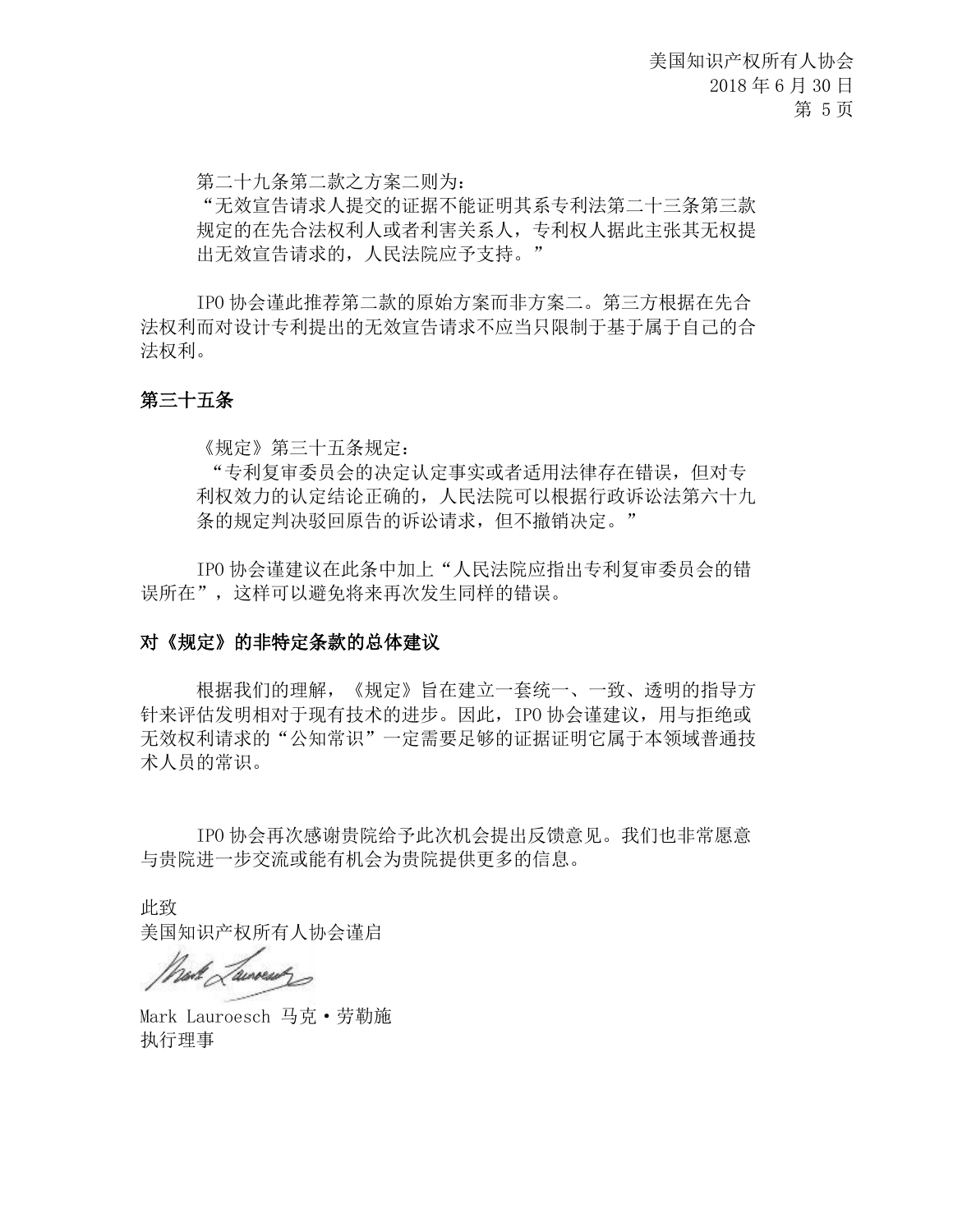

30 June 2018

Intellectual Property Tribunal Supreme People's Court 27 Jiaomin Alley Dongcheng District Beijing, P.R.China

*VIA EMAIL*: spcpatent@163.com

## *Re: Supreme People's Court Provisions on Several Issues Concerning the Trial of Administrative Cases Involving the Granting and Affirmation of Patent Right*

Dear Honorable Justice Song:

We appreciate the opportunity to provide comments with respect to the Supreme People's Court Provisions on Several Issues Concerning the Trial of Administrative Cases Involving the Granting and Affirmation of Patent Right posted for public comment on 1 June 2018 (hereinafter referred to as the "Provisions"). IPO commends the Supreme People's Court for its efforts in clarifying principles of intellectual property law in the People's Republic of China.

By way of background, IPO is an international trade association representing companies and individuals in all industries and fields of technology who own, or are interested in, intellectual property rights. IPO's membership includes about 200 companies and more than 12,000 individuals who are involved in the association either through their companies or as inventor, author, law firm, or attorney members. IPO membership spans over 30 countries.

IPO advocates for effective and affordable IP ownership rights and offers a wide array of services, including supporting member interests relating to legislative and international issues; analyzing current IP issues; providing information and educational services; and disseminating information to the public on the importance of IP rights.

In the following paragraphs, we provide comments with respect to various Articles in the Provisions.

## **Article 3**

First, Article 3, 1<sup>st</sup> Paragraph, states that:

When a People's Court tries an administrative case involving the granting of a patent right, the term of the claim shall

1501 M Street, NW, Suite 1150 · Washington, DC 20005 T: 202-507-4500 ● F: 202-507-4501 ● E: info@ipo.org ● W: www.ipo.org

President Henry Hadad Bristol-Myers Squibb Co.

> Vice President Daniel J. Staudt Siemens

Treasurer Karen Cochran Shell International B.V.

**Directors** Brett Alten Hewlett Packard Enterprise Ronald A. Antush Nokia USA Inc. Estelle Bakun Exxon Mobil Corp. Scott Barker Micron Technology, Inc.<br>**Edward Blocker** Koninklijke Philips N.V. Amelia Buharin Intellectual Ventures Management, LLC John Cheek Tenneco Inc. John Conway Sanofi William J. Coughlin Ford Global Technologies LLC Robert DeBerardine Johnson & Johnson Buckmaster de Wolf General Electric Co. Anthony DiBartolomeo SAP AG Daniel Enebo Cargill, Incorporated Louis Foreman Enventys Scott M. Frank AT&T Darryl P. Frickey Dow Chemical Co. Gary C. Ganzi Evoqua Water Technologies LLC Tanuja Garde Raytheon Co. Krish Gupta Dell Technologies Heath Hoglund Dolby Laboratories Thomas R. Kingsbury Bridgestone Americas Holding Co. William Krovatin

Merck & Co., Inc.<br>**Michael C. Lee**<br>Google Inc. Peter Lee Thermo Fisher Scientific Elizabeth Ann Lester Equifax Inc. **Thomas P. McBride**<br>Monsanto Co. Steven W. Miller Procter & Gamble Co. Kelsey Milman Caterpillar Inc. Micky Minhas Microsoft Corp. Lorie Ann Morgan Gilead Sciences, Inc. Ted Naccarella InterDigital Holdings, Inc. Douglas K. Norman Eli Lilly and Co. Dana Rao Adobe Systems Inc. Kevin Rhodes 3M Innovative Properties Co. Paik Saber Medtronic, Inc. Matthew Sarboraria Oracle Corp. Manny Schecter IBM, Corp. Jessica Sinnott **DuPont** 

Thomas Smith GlaxoSmithKline Todd N. Spalding Alexion Pharmaceuticals Brian R. Suffredini United Technologies, Corp. James J. Trussell BP America, Inc.. BJ Watrous Apple Inc. Stuart Watt Amgen, Inc.<br>**Mike Young** Roche Inc.

> General Counsel Michael D. Nolan Milbank Tweed

Executive Director Mark W. Lauroesch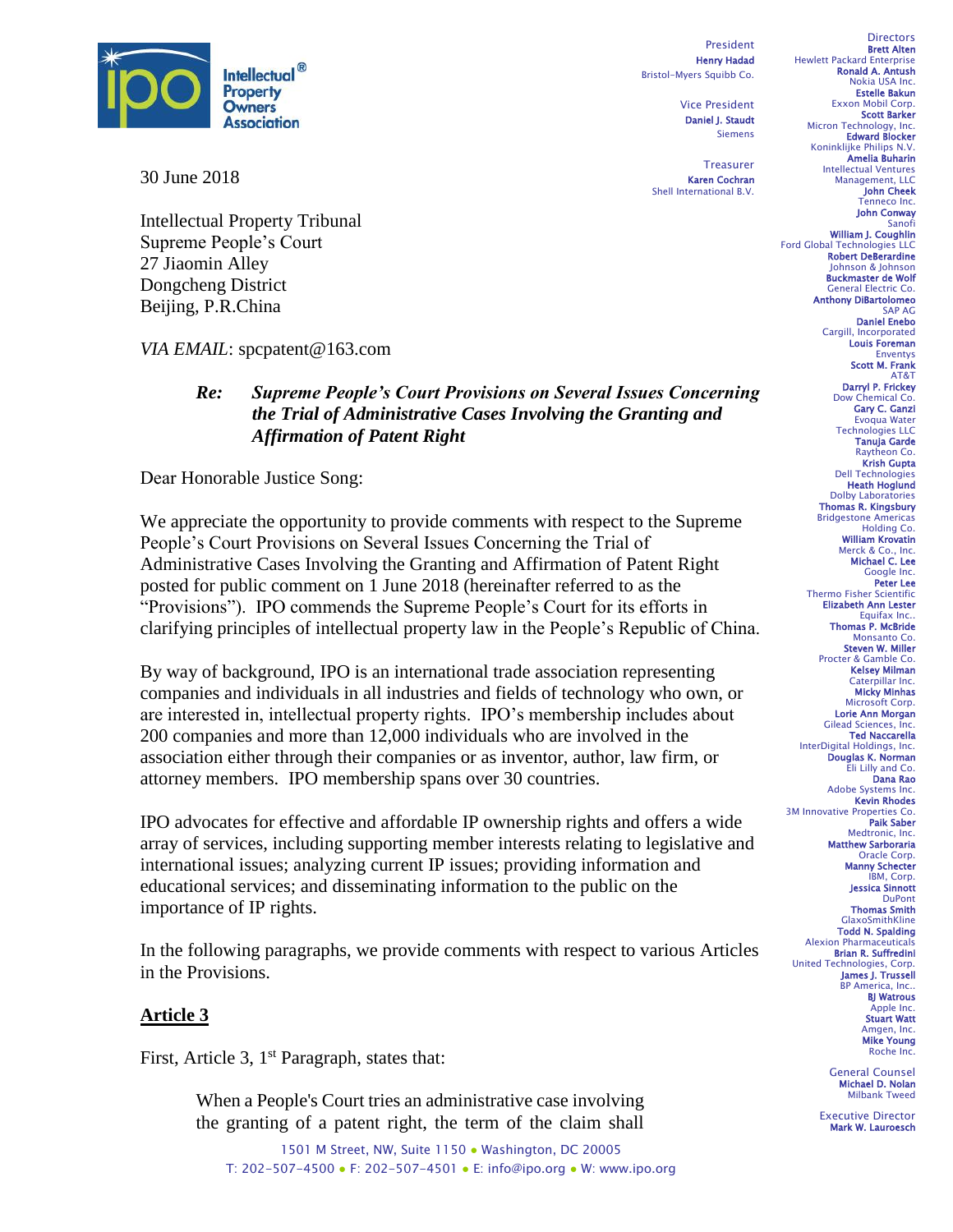generally be construed by the ordinary meaning understood by those skilled in the art. Where the claims use a custom term which is clearly defined or described in the description and drawings, the term shall be construed thereupon accordingly.

IPO respectfully suggests the patent examination file wrapper may also be helpful in construing the meaning of terms in the claims in an administrative case involving the granting of a patent right. Often the patent examination file wrapper includes statements by the patent applicant providing greater insight as to how a claim is to be construed. For purposes of consistency and uniformity by all courts, language indicating that courts may consult the patent examination file wrapper should be explicitly included within Article 3, Paragraph 1 in a manner similar to Article 3, Paragraph 2.

# **Article 4**

In determining the meaning of a claim term, Article 4 of the Provisions permit reference to the patentee's statements in a patent infringement litigation proceeding as to the interpretation of a claim term. IPO respectfully suggests that in construing a claim term statements made by a patentee regarding the claim term should take into account all relevant proceedings including, but not limited to, patent infringement and invalidity proceedings. That is, there is no reason to limit the claim construction inquiry to only statements made in a corresponding patent infringement litigation proceeding. Furthermore, statements made by those other than the patentee in infringement and other proceedings should also be considered in construing patent claim terms. Statements provided by others than the patentee might be helpful in properly construing the claim terms.

# **Article 6**

Article 6 of the Provisions currently proposes that where there is evidence of forgery or alteration by a patent applicant or patentee of "specific embodiments, data, diagrams, or other technical contents in the description and drawings," the People's Court will affirm a third-party assertion that the description does not conform with Article 26, Paragraph 3 of the Patent Law and the relevant claims shall be declared invalid. Rather than invalidating the relevant claims, IPO respectfully suggests that the relevant patent claims be deemed unenforceable against third parties under those circumstances. In this way, the original but later unenforceable patent claims as well as the corresponding original disclosure (as well as any altered published patent application) remain part of the prior art, but may later be challenged when appropriate, on grounds, for example, of failing to provide an enabling disclosure.

# **Article 7**

Article 7 of the Provisions states, in part, that: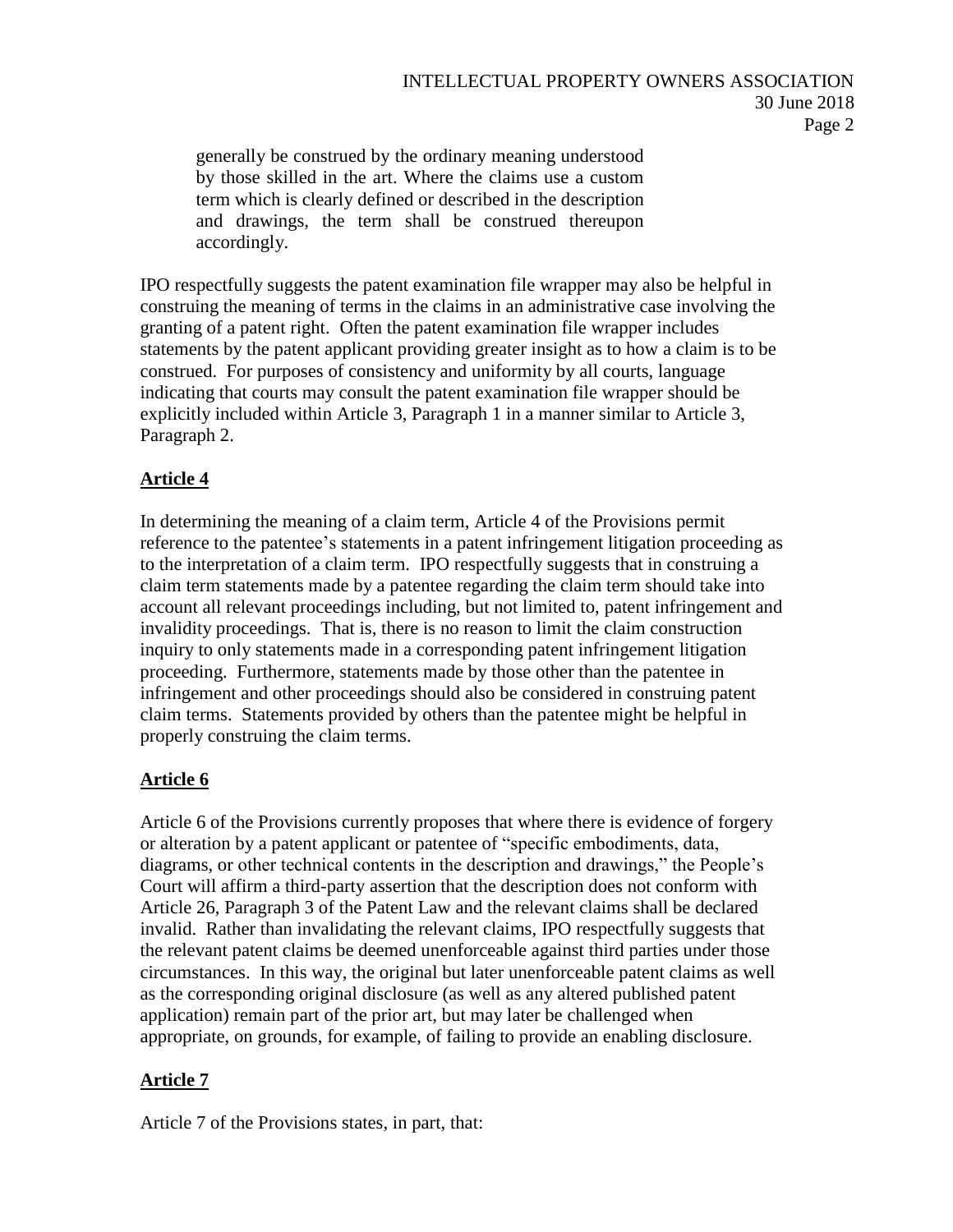Where the description and drawings do not sufficiently disclose the particular technical content, resulting in that those skilled in the art cannot carry out the technical solution as defined in the claims, or cannot confirm that the technical solution as defined in the claims can solve the technical problems to be solved by the patent after limited tests.

IPO suggests that the terminology "after limited tests" be changed to "without undue experimentation" to provide both greater clarity and avoid unnecessary rejection or invalidation of patentable subject matter.

## **Article 9**

Article 9 of the Provisions states:

Where after reading the description and drawings, those skilled in the art cannot directly obtain or reasonably generalize the technical solution as defined in the claims, the People's Court shall determine that the claim is not in conformity with the provision under paragraph 4 of Article 26 of the Patent Law that the claims should be supported by the description.

Where after reading the description and drawings, those skilled in the art cannot reasonably predict that all the embodiments covered by the claims can solve the technical problems to be solved as stated in the description, the People's Court shall determine that it belongs to the situation "cannot reasonably generalize" as mentioned in the preceding paragraph.

IPO suggests adding "and, if applicable, cannot reasonably anticipate the technical effect of the technical solutions of the claims" to the first paragraph, immediately after the language that states "those skilled in the art cannot directly obtain or reasonably generalize the technical solution as defined in the claims," and as a result, remove the second paragraph, to make Article 9 more cohesive.

#### **Article 10**

Article 10 of the Provisions states:

Where part of the specific embodiments in the description did not solve the technical problems to be solved by the patents, but after reading the description and drawings, those skilled in the art can reasonably predict, without undue work at the filing date, that all other specific embodiments covered by the claims could solve the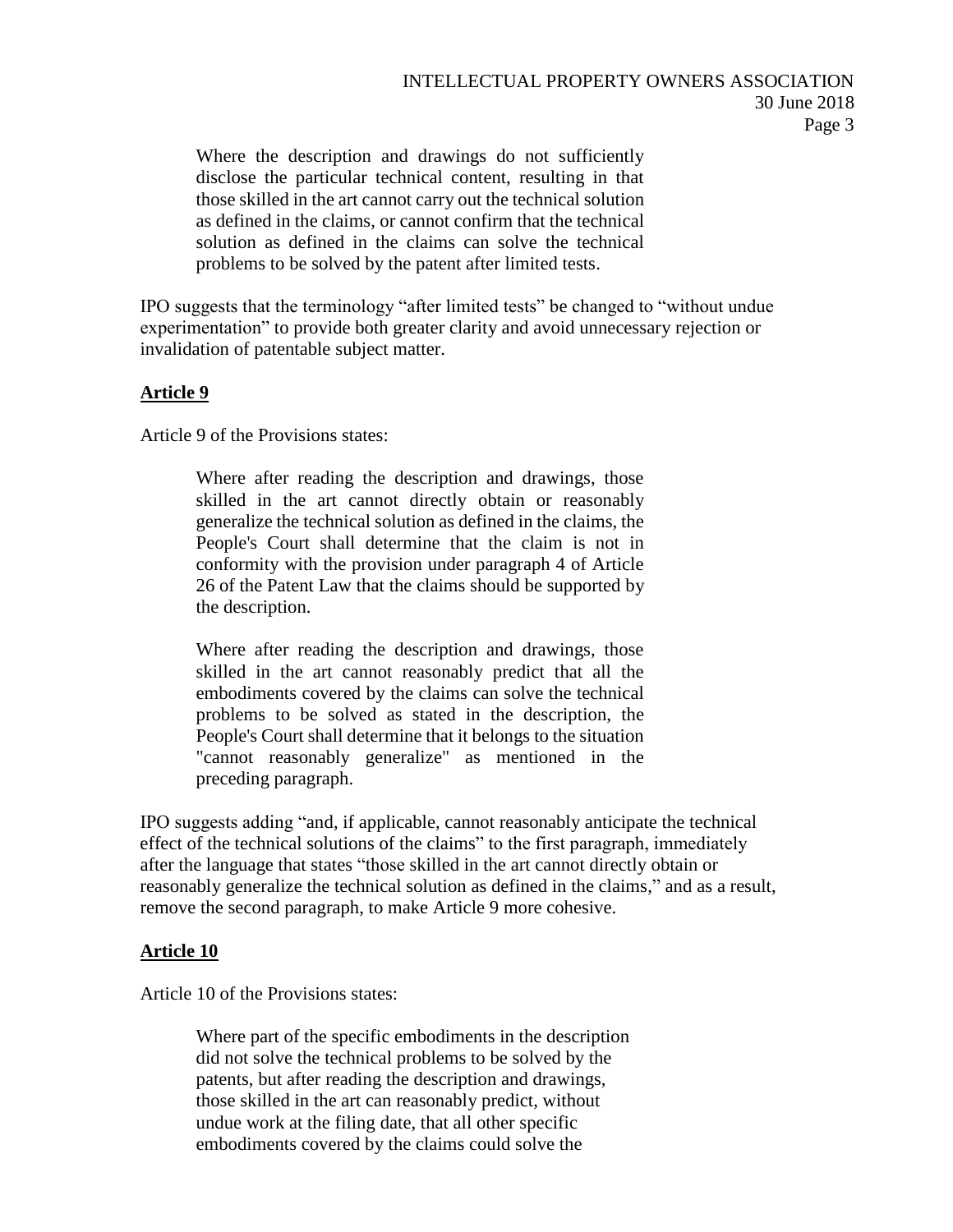## INTELLECTUAL PROPERTY OWNERS ASSOCIATION 30 June 2018 Page 4

technical problems to be solved by the patent and achieve the same technical effect, if the party accordingly contends that the claim is in conformity with the provision under paragraph 4 of Article 26 the Patent Law that claims should be supported by the description, the People's Court shall generally support it.

IPO suggests removing the word "all" from "all other specific embodiments."

## **Article 13**

Article 13 of the Provisions sets forth different standards for accepting and reviewing post-filing experimental data for purposes of determining whether the technical effects have been sufficiently disclosed in the description (Article 13, Paragraph 1) or establishing patentability over prior art references (Article 13, Paragraph 2). To ensure consistency, IPO suggests combining the first and second paragraphs of Article 13 as in the paragraph found directly below. Also, it should be clarified that "chemical invention patents" also cover biological invention patents. In addition, technical solutions should be included as an alternative to technical effect as indicated in the suggested changes below:

Where the patent applicant or patentee of chemical or biological invention submits experimental data after the filing date to further demonstrate that the technical solution or technical effect recited in the description has been sufficiently disclosed or to further demonstrate the different technical solution or technical effect of the invention claimed in the patent application or the patent over prior art references, and the technical solution or technical effect of said invention claimed in the patent application or patent can be determined based on the description, drawings and common knowledge by a person skilled in the art on the filing date, the court shall consider such data.

## **Article 19**

Article 19 states in part:

Where the description and drawings do not expressly describe the technical effects brought about by the distinguishing technical feature(s), the technical problem actually solved by the claim can be determined in the light of the common knowledge in the art, the relationship between the distinguishing technical feature(s) and other technical features, and the function of the distinguishing technical features in the claimed technical solution.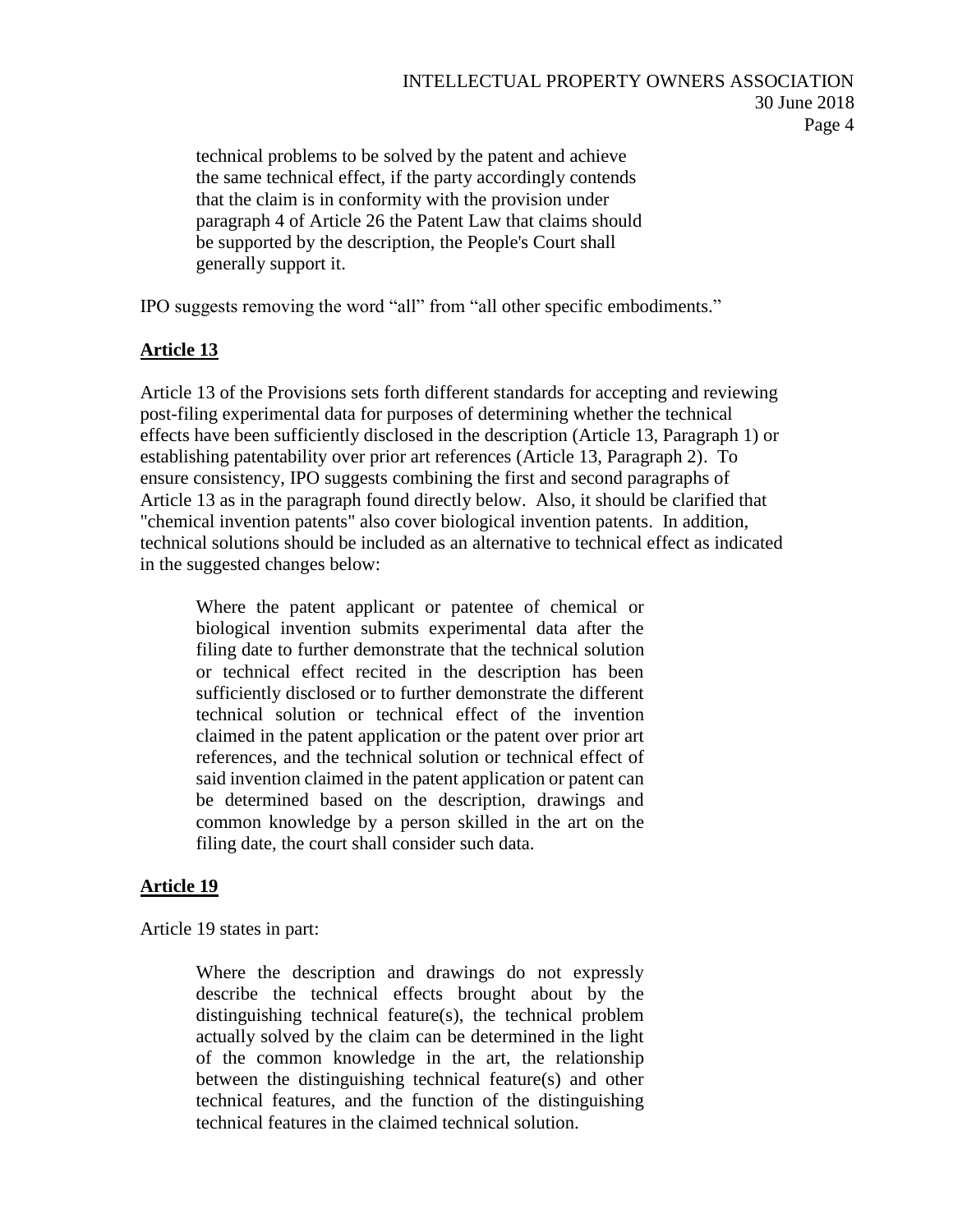IPO respectfully suggests that the patent examination file wrapper may also be consulted along with the "description and drawings." Statements by the patent applicant in the patent examination file wrapper may provide further guidance to the patent examiner in understanding, construing, and differentiating the technical effects of the invention from the prior art.

## **Article 20**

Under Article 20, Paragraph 1:

Regarding the technical problem actually solved by the claims, if the prior art as a whole provides the technical inspiration, the People's Court shall determine that the claim does not comply with the provisions of paragraph 3 of Article 22 of the Patent Law.

Article 20 further provides, in part, that the People's Court can determine there is technical inspiration provided in the prior art if:

(2) The distinguishing technical feature(s) belong to common knowledge in the art, unless there is evidence to the contrary that it is not easy for those skilled in the art to think of applying the common knowledge to the closest prior art.

In order to avoid unwarranted rejection of patentable claims under the guise of "common knowledge in the art" and otherwise to provide greater transparency, it is respectfully suggested that Article 20 further require evidence be presented to support the position that the distinguishing technical feature(s) is (are) already common knowledge in the art. Such amendment would also be consistent with the requirements of proof necessary to establish common knowledge under Article 37.

Also, IPO suggests adding "and success can be reasonably expected" immediately after "if the prior art as a whole provides the technical inspiration."

#### **Article 29**

IPO notes that Article 29 includes a second paragraph that states:

Where the evidence submitted by an Invalidation Petitioner can prove the presence of the instance of conflicting rights as prescribed in Article 23.3 of the Patent Law, if the patentee contends that the Invalidation Petitioner has no right to raise the invalidation request for not being an owner of prior legal right or an interested person, the People's Court shall not support the patentee's contention.

Article 29 further provides "Option II" to the second paragraph which states: